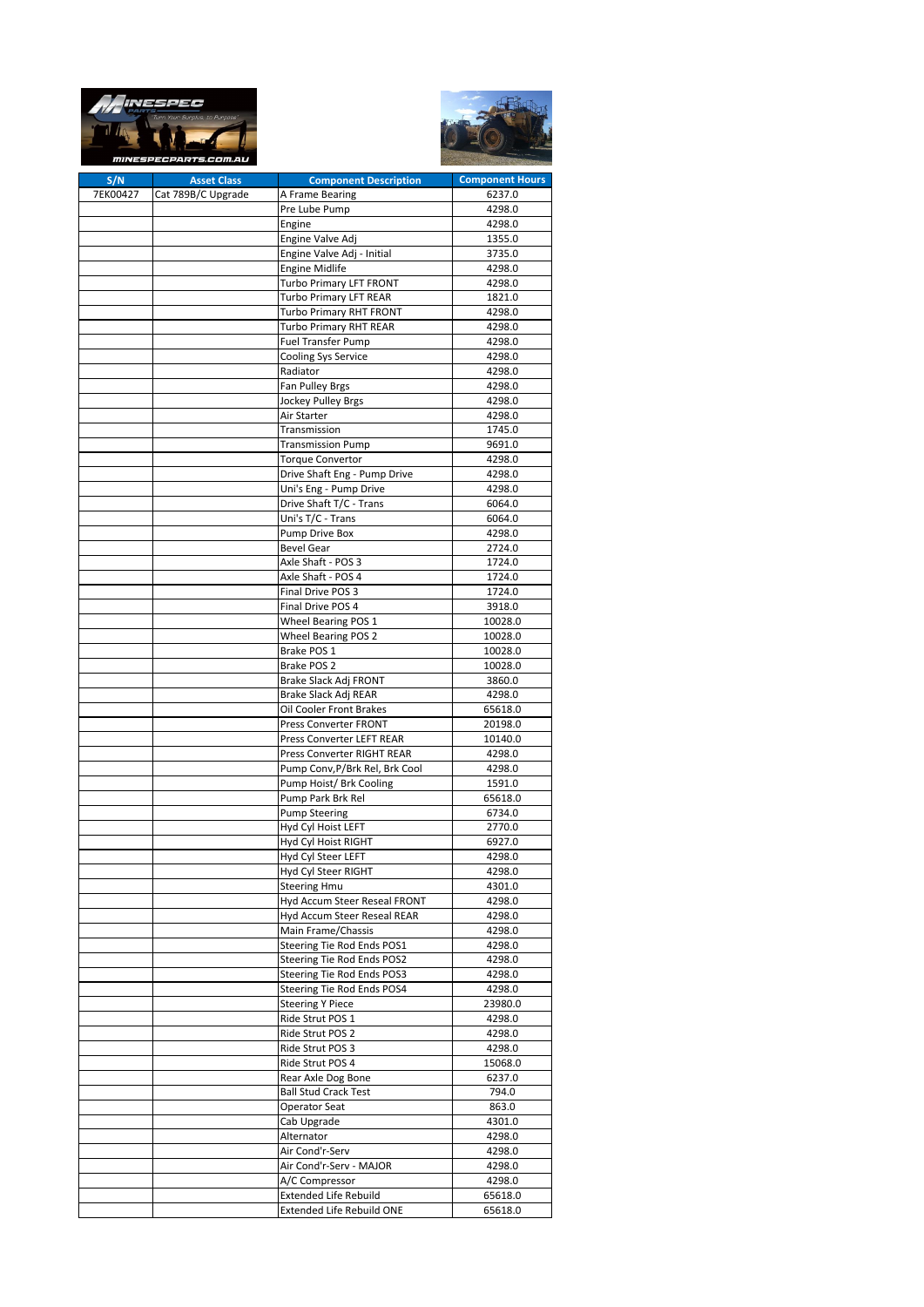|          | lus, to Purposi<br><i>MINESPECPARTS.COM.AL</i> |                                                                  |                        |
|----------|------------------------------------------------|------------------------------------------------------------------|------------------------|
| S/N      | <b>Asset Class</b>                             | <b>Component Description</b>                                     | <b>Component Hours</b> |
| 7EK00426 | Cat 789B/C Upgrade                             | A Frame Bearing                                                  | 7248                   |
|          |                                                | Pre Lube Pump                                                    | 7248                   |
|          |                                                | Engine<br>Engine Valve Adj                                       | 7248<br>7248           |
|          |                                                | Engine Valve Adj - Initial                                       | 7248                   |
|          |                                                | <b>Engine Midlife</b>                                            | 7248                   |
|          |                                                | Turbo Primary LFT FRONT                                          | 7248                   |
|          |                                                | <b>Turbo Primary LFT REAR</b>                                    | 7248                   |
|          |                                                | Turbo Primary RHT FRONT                                          | 7248                   |
|          |                                                | <b>Turbo Primary RHT REAR</b>                                    | 7248                   |
|          |                                                | <b>Fuel Transfer Pump</b>                                        | 7248                   |
|          |                                                | Cooling Sys Service                                              | 7248                   |
|          |                                                | Radiator                                                         | 7248                   |
|          |                                                | Fan Pulley Brgs<br><b>Jockey Pulley Brgs</b>                     | 7248<br>7248           |
|          |                                                | Air Starter                                                      | 1136                   |
|          |                                                | Transmission                                                     | 4972                   |
|          |                                                | <b>Transmission Pump</b>                                         | 5062                   |
|          |                                                | <b>Torque Convertor</b>                                          | 12952                  |
|          |                                                | Drive Shaft Eng - Pump Drive                                     | 7248                   |
|          |                                                | Uni's Eng - Pump Drive                                           | 7248                   |
|          |                                                | Drive Shaft T/C - Trans                                          | 7248                   |
|          |                                                | Uni's T/C - Trans                                                | 7248                   |
|          |                                                | Pump Drive Box                                                   | 7248                   |
|          |                                                | <b>Bevel Gear</b>                                                | 4972                   |
|          |                                                | Axle Shaft - POS 3<br>Axle Shaft - POS 4                         | 4972<br>4972           |
|          |                                                | Final Drive POS 3                                                | 4972                   |
|          |                                                | Final Drive POS 4                                                | 4972                   |
|          |                                                | Wheel Bearing POS 1                                              | 15749                  |
|          |                                                | <b>Wheel Bearing POS 2</b>                                       | 15749                  |
|          |                                                | Brake POS 1                                                      | 15749                  |
|          |                                                | Brake POS 2                                                      | 15749                  |
|          |                                                | Brake Slack Adj FRONT                                            | 7248                   |
|          |                                                | Brake Slack Adj REAR                                             | 7699                   |
|          |                                                | Oil Cooler Front Brakes                                          | 68630                  |
|          |                                                | Press Converter FRONT<br>Press Converter LEFT REAR               | 23095<br>23095         |
|          |                                                | Press Converter RIGHT REAR                                       | 7699                   |
|          |                                                | Pump Conv, P/Brk Rel, Brk Cool                                   | 12952                  |
|          |                                                | Pump Hoist/ Brk Cooling                                          | 12277                  |
|          |                                                | Pump Park Brk Rel                                                | 68630                  |
|          |                                                | <b>Pump Steering</b>                                             | 3037                   |
|          |                                                | Hyd Cyl Hoist LEFT                                               | 36247                  |
|          |                                                | Hyd Cyl Hoist RIGHT                                              | 2388                   |
|          |                                                | Hyd Cyl Steer LEFT                                               | 5812                   |
|          |                                                | Hyd Cyl Steer RIGHT<br><b>Steering Hmu</b>                       | 1073<br>1130           |
|          |                                                | Hyd Accum Steer Reseal FRONT                                     | 68630                  |
|          |                                                | Hyd Accum Steer Reseal REAR                                      | 68630                  |
|          |                                                | Main Frame/Chassis                                               | 3700                   |
|          |                                                | Steering Tie Rod Ends POS1                                       | 5812                   |
|          |                                                | Steering Tie Rod Ends POS2                                       | 5812                   |
|          |                                                | Steering Tie Rod Ends POS3                                       | 5812                   |
|          |                                                | Steering Tie Rod Ends POS4                                       | 5812                   |
|          |                                                | <b>Steering Y Piece</b>                                          | 5812                   |
|          |                                                | Ride Strut POS 1                                                 | 15749<br>27635         |
|          |                                                | Ride Strut POS 2<br>Ride Strut POS 3                             | 487                    |
|          |                                                | Ride Strut POS 4                                                 | 27635                  |
|          |                                                | Rear Axle Dog Bone                                               | 16384                  |
|          |                                                | <b>Ball Stud Crack Test</b>                                      | 281                    |
|          |                                                | Operator Seat                                                    | 68630                  |
|          |                                                | Cab Upgrade                                                      | 68630                  |
|          |                                                | Alternator                                                       | 7062                   |
|          |                                                | Air Cond'r-Serv                                                  | 5812                   |
|          |                                                | Air Cond'r-Serv - MAJOR                                          | 5812                   |
|          |                                                | A/C Compressor                                                   | 5812                   |
|          |                                                | <b>Extended Life Rebuild</b><br><b>Extended Life Rebuild ONE</b> | 68630<br>68630         |
|          |                                                |                                                                  |                        |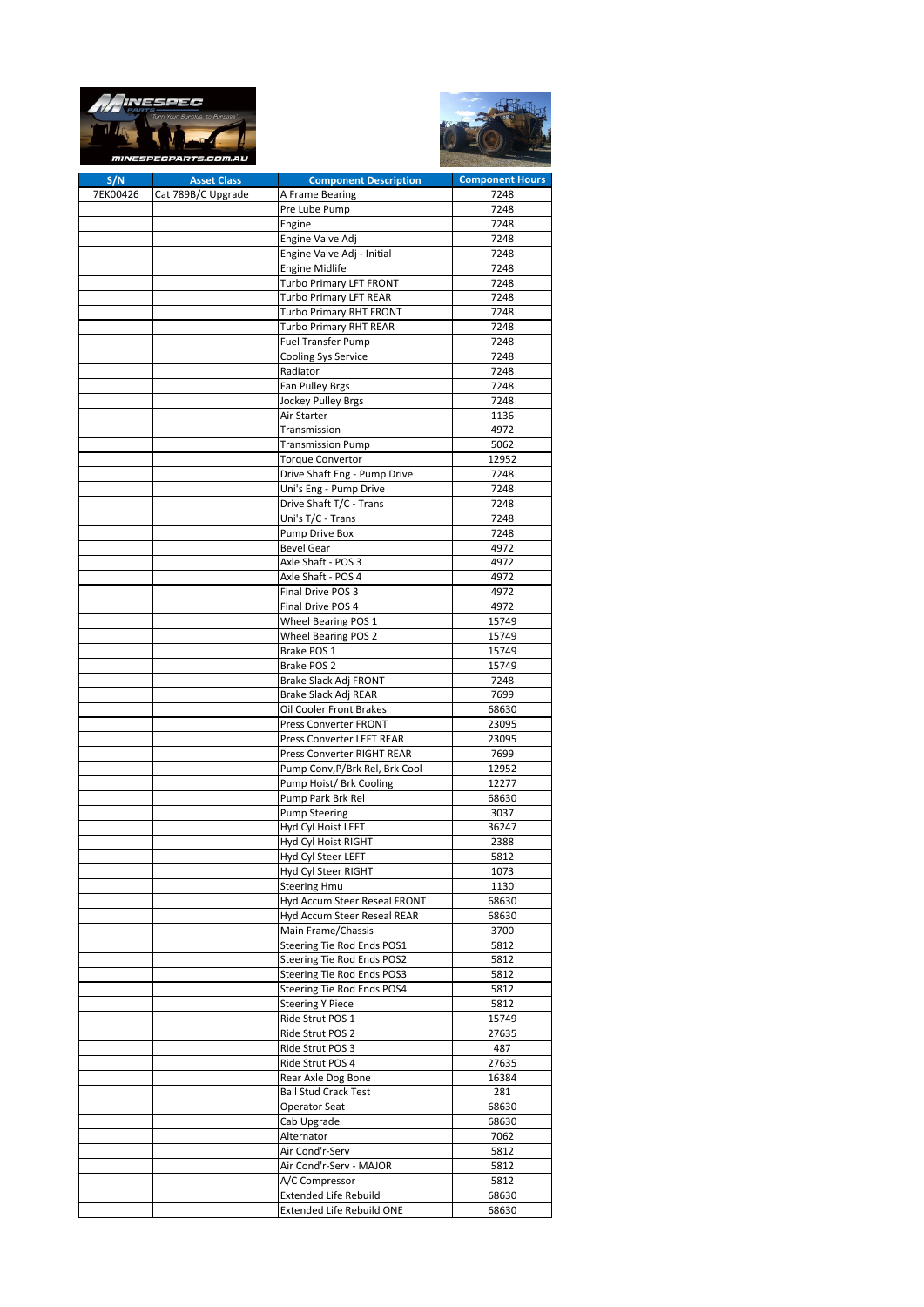



| S/N      | <b>Asset Class</b> | <b>Component Description</b>   | <b>Component Hours</b> |
|----------|--------------------|--------------------------------|------------------------|
| 7EK00533 | Cat 789B/C Upgrade | A Frame Bearing                | 3584                   |
|          |                    | Engine                         | 5200                   |
|          |                    | Engine Valve Adj               | 881                    |
|          |                    | Engine Valve Adj - Initial     | 5200                   |
|          |                    | <b>Engine Midlife</b>          | 5200                   |
|          |                    | <b>Turbo Primary LFT FRONT</b> | 4070                   |
|          |                    | <b>Turbo Primary LFT REAR</b>  | 5200                   |
|          |                    | <b>Turbo Primary RHT FRONT</b> | 5200                   |
|          |                    | <b>Turbo Primary RHT REAR</b>  | 5200                   |
|          |                    |                                | 5200                   |
|          |                    | <b>Fuel Transfer Pump</b>      |                        |
|          |                    | Radiator                       | 5200                   |
|          |                    | Transmission                   | 6576                   |
|          |                    | <b>Transmission Pump</b>       | 2585                   |
|          |                    | <b>Torque Convertor</b>        | 2585                   |
|          |                    | Drive Shaft Eng - Pump Drive   | 15650                  |
|          |                    | Uni's Eng - Pump Drive         | 5200                   |
|          |                    | Drive Shaft T/C - Trans        | 2558                   |
|          |                    | Uni's T/C - Trans              | 5200                   |
|          |                    | Pump Drive Box                 | 5200                   |
|          |                    | <b>Bevel Gear</b>              | 3921                   |
|          |                    | Axle Shaft - POS 3             | 6572                   |
|          |                    | Axle Shaft - POS 4             | 6572                   |
|          |                    | Final Drive POS 3              | 2585                   |
|          |                    | Final Drive POS 4              | 2585                   |
|          |                    | Wheel Bearing POS 1            | 11622                  |
|          |                    | Wheel Bearing POS 2            | 11622                  |
|          |                    | Brake POS 1                    | 11622                  |
|          |                    | Brake POS 2                    | 11622                  |
|          |                    | Brake Slack Adj FRONT          | 8377                   |
|          |                    | Brake Slack Adj REAR           | 6208                   |
|          |                    | Oil Cooler Front Brakes        | 25308                  |
|          |                    | Press Converter FRONT          | 5200                   |
|          |                    | Press Converter LEFT REAR      | 5200                   |
|          |                    | Press Converter RIGHT REAR     | 5200                   |
|          |                    | Pump Conv, P/Brk Rel, Brk Cool | 2558                   |
|          |                    | Pump Hoist/ Brk Cooling        | 8842                   |
|          |                    | Pump Park Brk Rel              |                        |
|          |                    |                                | 66588                  |
|          |                    | <b>Pump Steering</b>           | 18293                  |
|          |                    | Hyd Cyl Hoist LEFT             | 10112                  |
|          |                    | Hyd Cyl Hoist RIGHT            | 10112                  |
|          |                    | Hyd Cyl Steer LEFT             | 18293                  |
|          |                    | Hyd Cyl Steer RIGHT            | 18293                  |
|          |                    | <b>Steering Hmu</b>            | 18293                  |
|          |                    | Hyd Accum Steer Reseal FRONT   | 16941                  |
|          |                    | Hyd Accum Steer Reseal REAR    | 16941                  |
|          |                    | Main Frame/Chassis             | 5201                   |
|          |                    | Steering Tie Rod Ends POS1     | 8377                   |
|          |                    | Steering Tie Rod Ends POS2     | 8377                   |
|          |                    | Steering Tie Rod Ends POS3     | 8377                   |
|          |                    | Steering Tie Rod Ends POS4     | 8377                   |
|          |                    | <b>Steering Y Piece</b>        | 8377                   |
|          |                    | Ride Strut POS 1               | 25158                  |
|          |                    | Ride Strut POS 2               | 10110                  |
|          |                    | Ride Strut POS 3               | 2877                   |
|          |                    | Ride Strut POS 4               | 28044                  |
|          |                    | Rear Axle Dog Bone             | 36088                  |
|          |                    | <b>Ball Stud Crack Test</b>    | 536                    |
|          |                    | <b>Operator Seat</b>           | 10110                  |
|          |                    | Cab Upgrade                    | 2585                   |
|          |                    | Alternator                     | 5200                   |
|          |                    |                                |                        |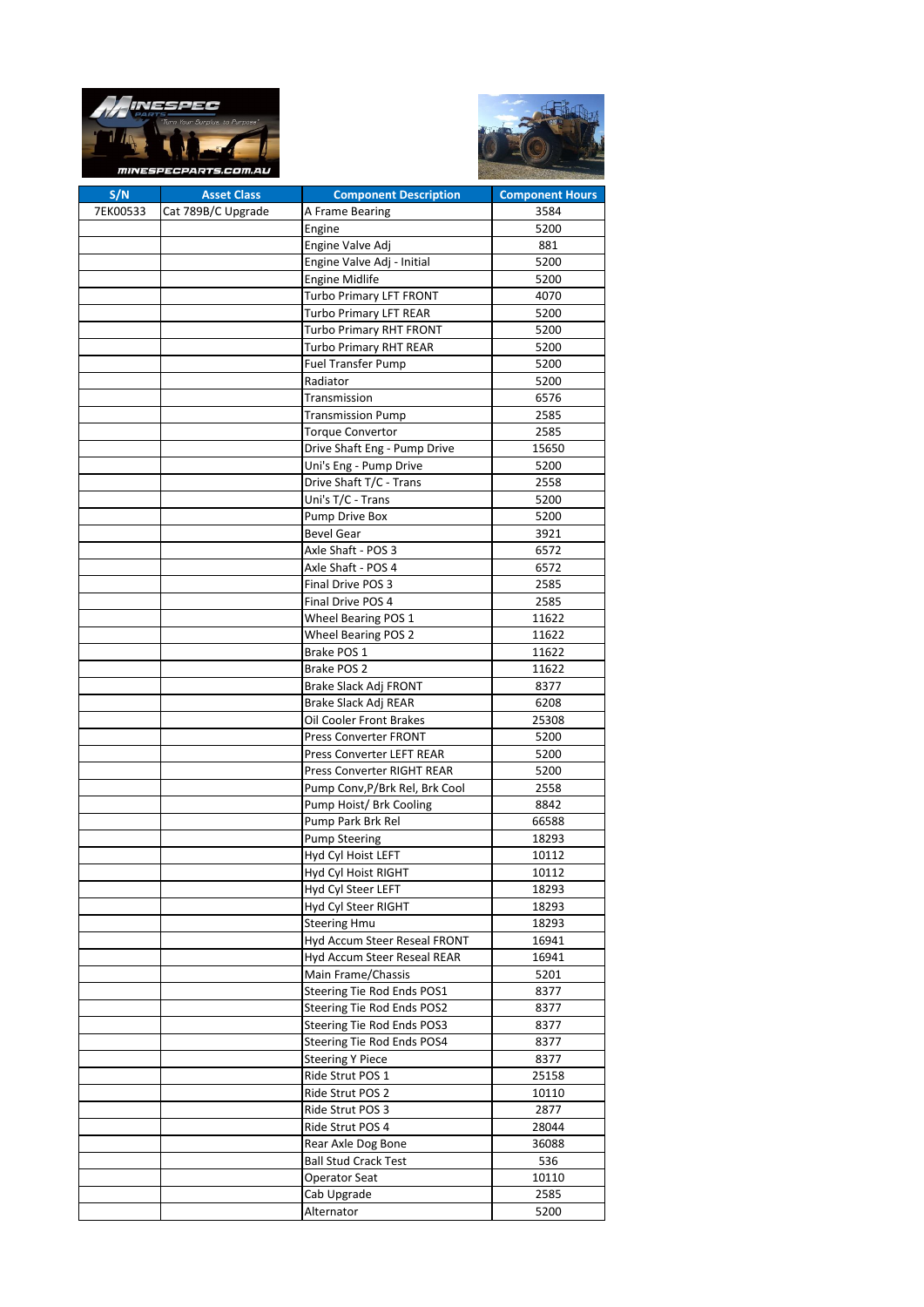|          | TN 3523<br><i>mINESPECPARTS.COM</i> |                                                            |                        |
|----------|-------------------------------------|------------------------------------------------------------|------------------------|
| S/N      | <b>Asset Class</b>                  | <b>Component Description</b>                               | <b>Component Hours</b> |
| 7EK00531 | Cat 789B/C Upgrade                  | A Frame Bearing                                            | 8392                   |
|          |                                     | Pre Lube Pump<br>Engine                                    | 64041<br>5248          |
|          |                                     | Engine Valve Adj                                           | 64041                  |
|          |                                     | Engine Valve Adj - Initial                                 | 5248                   |
|          |                                     | <b>Engine Midlife</b>                                      | 13085                  |
|          |                                     | Turbo Primary LFT FRONT                                    | 6521                   |
|          |                                     | <b>Turbo Primary LFT REAR</b>                              | 6521                   |
|          |                                     | Turbo Primary RHT FRONT                                    | 6521                   |
|          |                                     | <b>Turbo Primary RHT REAR</b><br><b>Fuel Transfer Pump</b> | 6521<br>5248           |
|          |                                     | <b>Cooling Sys Service</b>                                 | 5248                   |
|          |                                     | Radiator                                                   | 5248                   |
|          |                                     | Fan Pulley Brgs                                            | 5248                   |
|          |                                     | Jockey Pulley Brgs                                         | 5248                   |
|          |                                     | Transmission                                               | 11741                  |
|          |                                     | <b>Transmission Pump</b>                                   | 11741<br>3745          |
|          |                                     | <b>Torque Convertor</b><br>Drive Shaft Eng - Pump Drive    | 13085                  |
|          |                                     | Uni's Eng - Pump Drive                                     | 802                    |
|          |                                     | Drive Shaft T/C - Trans                                    | 6521                   |
|          |                                     | Uni's T/C - Trans                                          | 6521                   |
|          |                                     | Pump Drive Box                                             | 11741                  |
|          |                                     | <b>Bevel Gear</b>                                          | 3745                   |
|          |                                     | Axle Shaft - POS 3                                         | 15618                  |
|          |                                     | Axle Shaft - POS 4<br>Final Drive POS 3                    | 11812<br>3745          |
|          |                                     | Final Drive POS 4                                          | 3745                   |
|          |                                     | Wheel Bearing POS 1                                        | 7932                   |
|          |                                     | <b>Wheel Bearing POS 2</b>                                 | 2368                   |
|          |                                     | Brake POS 1                                                | 16911                  |
|          |                                     | Brake POS 2                                                | 2368                   |
|          |                                     | Brake Slack Adj FRONT                                      | 11741                  |
|          |                                     | Brake Slack Adj REAR<br>Oil Cooler Front Brakes            | 11741<br>23830         |
|          |                                     | <b>Press Converter FRONT</b>                               | 17673                  |
|          |                                     | Press Converter LEFT REAR                                  | 10811                  |
|          |                                     | Press Converter RIGHT REAR                                 | 3745                   |
|          |                                     | Pump Conv, P/Brk Rel, Brk Cool                             | 3745                   |
|          |                                     | Pump Hoist/ Brk Cooling                                    | 5148                   |
|          |                                     | Pump Park Brk Rel                                          | 64041                  |
|          |                                     | Pump Steering<br>Hyd Cyl Hoist LEFT                        | 11741<br>2151          |
|          |                                     | Hyd Cyl Hoist RIGHT                                        | 2484                   |
|          |                                     | Hyd Cyl Steer LEFT                                         | 15270                  |
|          |                                     | Hyd Cyl Steer RIGHT                                        | 11741                  |
|          |                                     | <b>Steering Hmu</b>                                        | 2515                   |
|          |                                     | Hyd Accum Steer Reseal FRONT                               | 3745                   |
|          |                                     | Hyd Accum Steer Reseal REAR                                | 3745                   |
|          |                                     | Main Frame/Chassis<br>Steering Tie Rod Ends POS1           | 3745<br>3745           |
|          |                                     | Steering Tie Rod Ends POS2                                 | 3745                   |
|          |                                     | Steering Tie Rod Ends POS3                                 | 13348                  |
|          |                                     | Steering Tie Rod Ends POS4                                 | 3745                   |
|          |                                     | <b>Steering Y Piece</b>                                    | 3993                   |
|          |                                     | Ride Strut POS 1                                           | 4711                   |
|          |                                     | Ride Strut POS 2                                           | 16911                  |
|          |                                     | Ride Strut POS 3<br>Ride Strut POS 4                       | 9795<br>3745           |
|          |                                     | Rear Axle Dog Bone                                         | 3745                   |
|          |                                     | <b>Ball Stud Crack Test</b>                                | 505                    |
|          |                                     | <b>Operator Seat</b>                                       | 3745                   |
|          |                                     | Cab Upgrade                                                | 64041                  |
|          |                                     | Alternator                                                 | 5387                   |
|          |                                     | <b>Starter Mtr Upper</b>                                   | 5283                   |
|          |                                     | Starter Mtr Lower                                          | 5283<br>5255           |
|          |                                     | Air Cond'r-Serv<br>Air Cond'r-Serv - MAJOR                 | 5255                   |
|          |                                     | A/C Compressor                                             | 64041                  |
|          |                                     | Extended Life Rebuild                                      | 64041                  |
|          |                                     | Extended Life Rebuild ONE                                  | 64041                  |